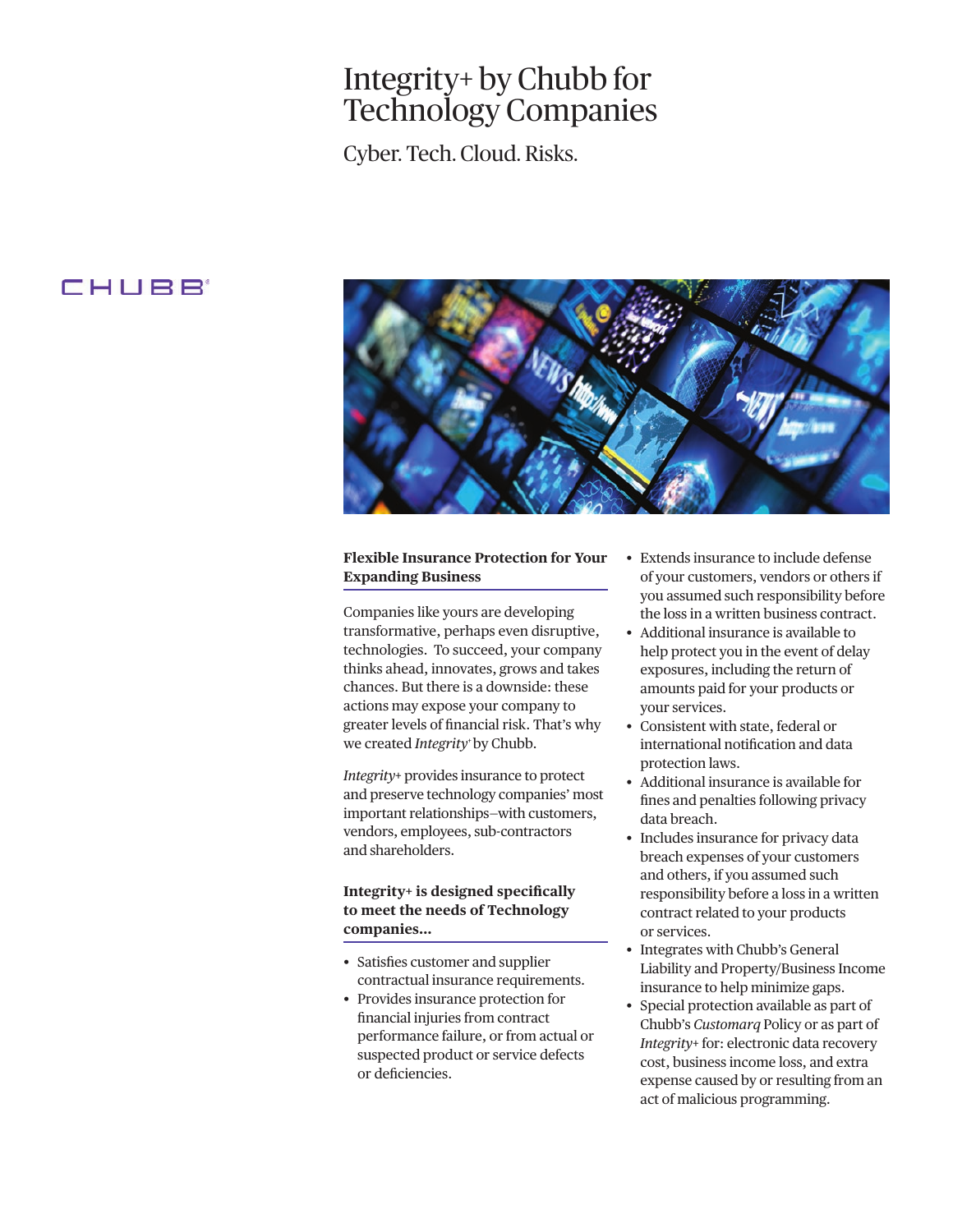With *Integrity+*, you can select from among four separate Coverages. Each is designed to work on a stand-alone basis or together—to create solutions customized for your business.

| Coverages                                                                                                                                                      | Claimant                                                                                | Provides insurance protection for:                                                                                                                                                                                                                          |
|----------------------------------------------------------------------------------------------------------------------------------------------------------------|-----------------------------------------------------------------------------------------|-------------------------------------------------------------------------------------------------------------------------------------------------------------------------------------------------------------------------------------------------------------|
| <b>Errors</b> and<br><b>Omissions Liability</b>                                                                                                                | Insured's<br>customer                                                                   | Financial injury due to an actual or<br>alleged product or service defect<br>or contract performance failure.                                                                                                                                               |
| <b>Destructive</b><br>Programming<br>Liability                                                                                                                 | Vendors,<br>suppliers or<br>other third<br>parties, other<br>than insured's<br>customer | Damages and claimants costs<br>sustained by a third party resulting<br>from destructive programming<br>from an actual or suspected failure<br>to perform your obligations under<br>a written contract that authorizes<br>you to use a third party's system. |
| <b>Cyber Liability</b>                                                                                                                                         | Third parties,<br>other than<br>insured's<br>customer                                   | Damages and claimant costs<br>sustained by a third party (other<br>than your customer) for injury<br>caused by unauthorized access<br>or use of software, data or other<br>information in electronic form.                                                  |
| Disclosure of<br><b>Confidential</b><br>Information,<br><b>Intellectual</b><br><b>Property (IP)</b><br>Infringement,<br>and Reputation<br><b>Disparagement</b> | Third parties,<br>other than<br>insured's<br>customer                                   | Damages and claimant costs<br>sustained by a third party (other<br>than your customer) resulting from<br>actual or suspected disclosure<br>of confidential information,<br>intellectual property infringement,<br>or reputation disparagement.              |

#### **Integrity+: An Integrated Financial Risk Solution**

*Integrity+* includes a variety of First Party Additional Coverages for the following expenses incurred in connection with an actual or suspected privacy data breach:

- Privacy Notification
- Forensics
- Remediation and Crisis Management
- • Investigation and Defense of Regulatory Actions

These Additional Coverages are included in a Blanket Limit of Insurance that gives you the fexibility to apportion your insurance dollars to where you need them most at the time of loss. Additional limits can also be purchased.

*Integrity+* also offers an array of Other First Party Additional Coverages with separate frst party limits of insurance for:

- Cyber-Threat
- Cyber-Reward
- • Fines and Penalties
- Confidential Information Breach
- Impairment of Computer Services (business income, extra expense and data recovery data recovery costs)